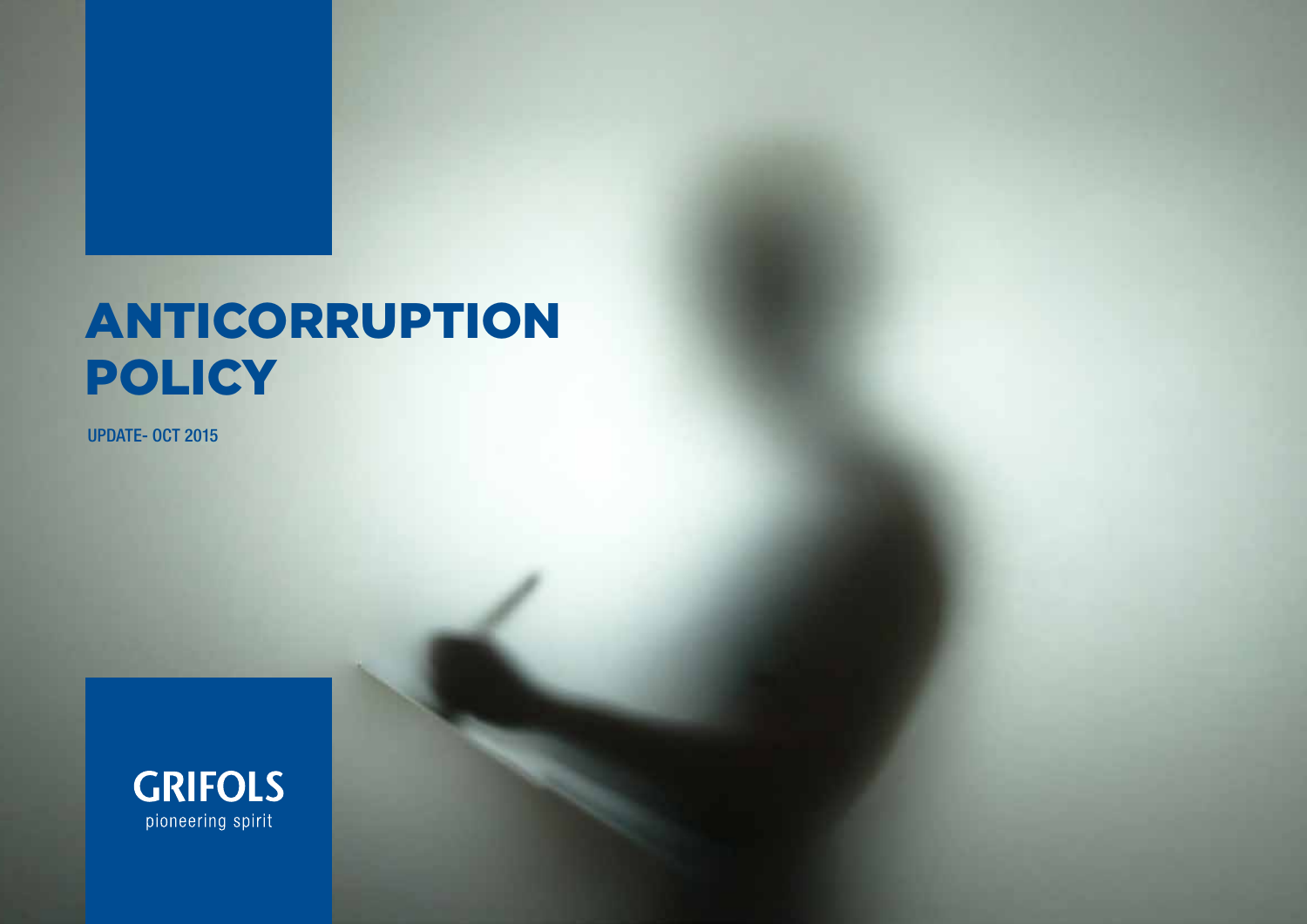### PRESENTATION

#### *To all members of Grifols,*

*The growth of our company and the highly competitive nature of the business sectors in which we operate have led us, during the past years, to set forth several changes which include, among other things, the reorganization of our global corporate structure. While we have been moving forward with the consolidation of these organizational changes, we have also taken steps to further enhance and preserve our values and our untarnished reputation.*

*In accordance with our Code of Conduct, we are fully committed to the highest level of ethical conduct and to compliance with all applicable laws, rules and regulations wherever we do business.*

*Grifols' Anti-Corruption Policy defines these standards of conduct that we impose not only to ourselves as managers and employees who represent the good image of the company, but also to those other individuals or third parties who collaborate in our day-to-day business.*

*All members of Grifols and Third Parties involved in any aspect of the marketing, promotion, sale, distribution, registration, reimbursement, pricing, and/or import/ export of Grifols products and services are responsible for understanding the requirements of this Policy and its accompanying standard operating procedures, and their applicability to the work they perform for Grifols. Grifols applies a "zero tolerance" approach* 

*regarding any breach of this Policy. Local management of Grifols' subsidiaries, as well as other management team members, hold the primary responsibility to ensure that this Policy is implemented within their areas of responsibility.*

*Just like the Code of Conduct, the Anti-Corruption Policy is a reminder to all of us of our commitment to our values and to our untarnished reputation. I expect that each of you will follow it faithfully throughout every aspect of your work.*

*Sincerely,*

RAMÓN RIERA, Chief Operations Officer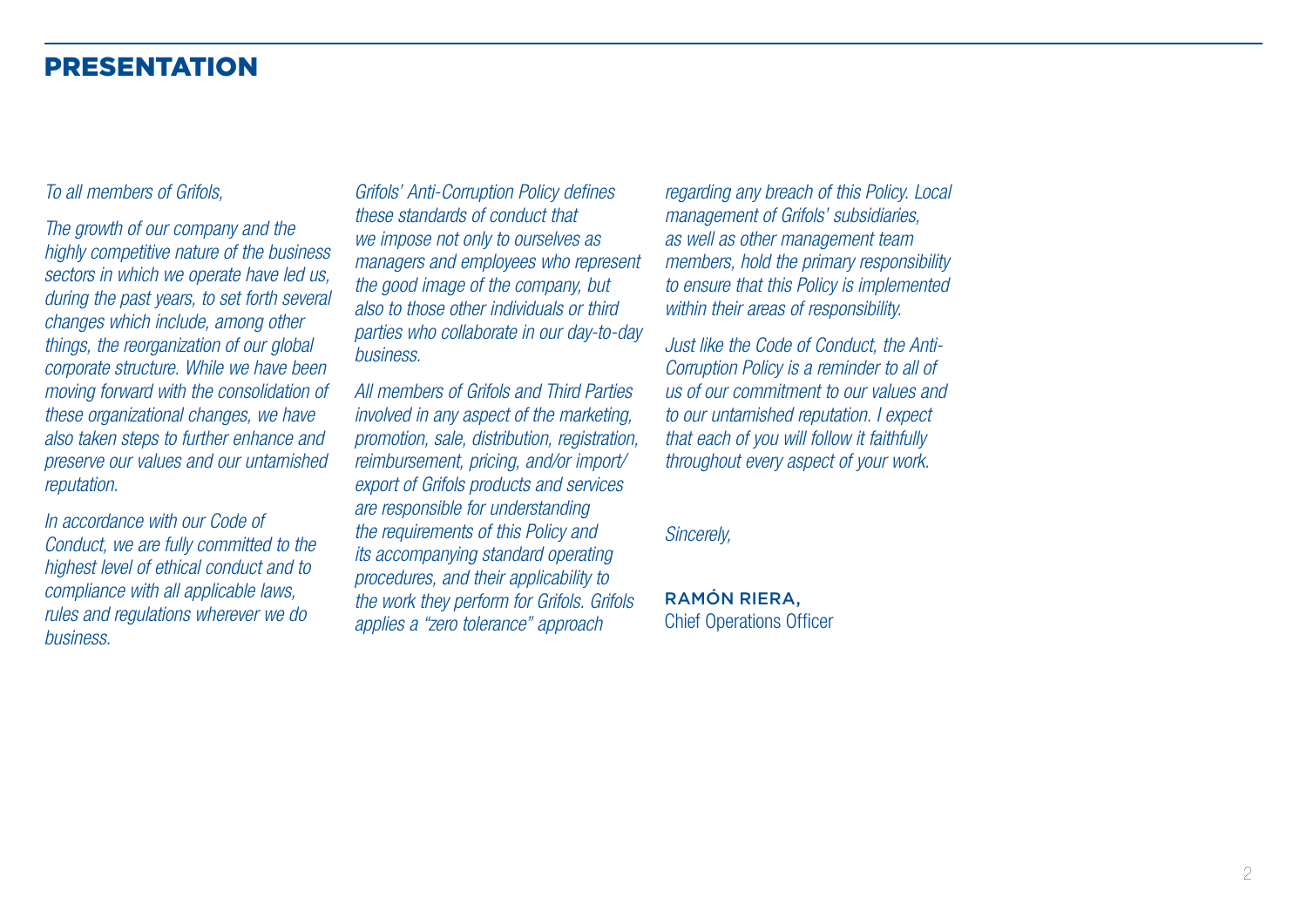### INDEX



3

Related Documents

4 **Definitions** 

# 5

**Policy** 

- *1. Prohibited Payments and Conduct*
- *2. Additional Responsibilities of Grifols Executives*
- *3. Use of Third Parties*
- *4. Financial and Accounting Controls*
- *5. Other Areas of Special Attention*
- *6. Health Care Professionals*

#### *7. Joint Ventures and Mergers/Acquisitions*

- *8. Facilitation Payments*
- *9. Training*
- *10.International Compliance Review Board*
- *11. Audits*
- *12. Seeking Advice, Raising Concerns and Reporting Alleged Violations*
- *13. Employment Consequences and Legal Penalties*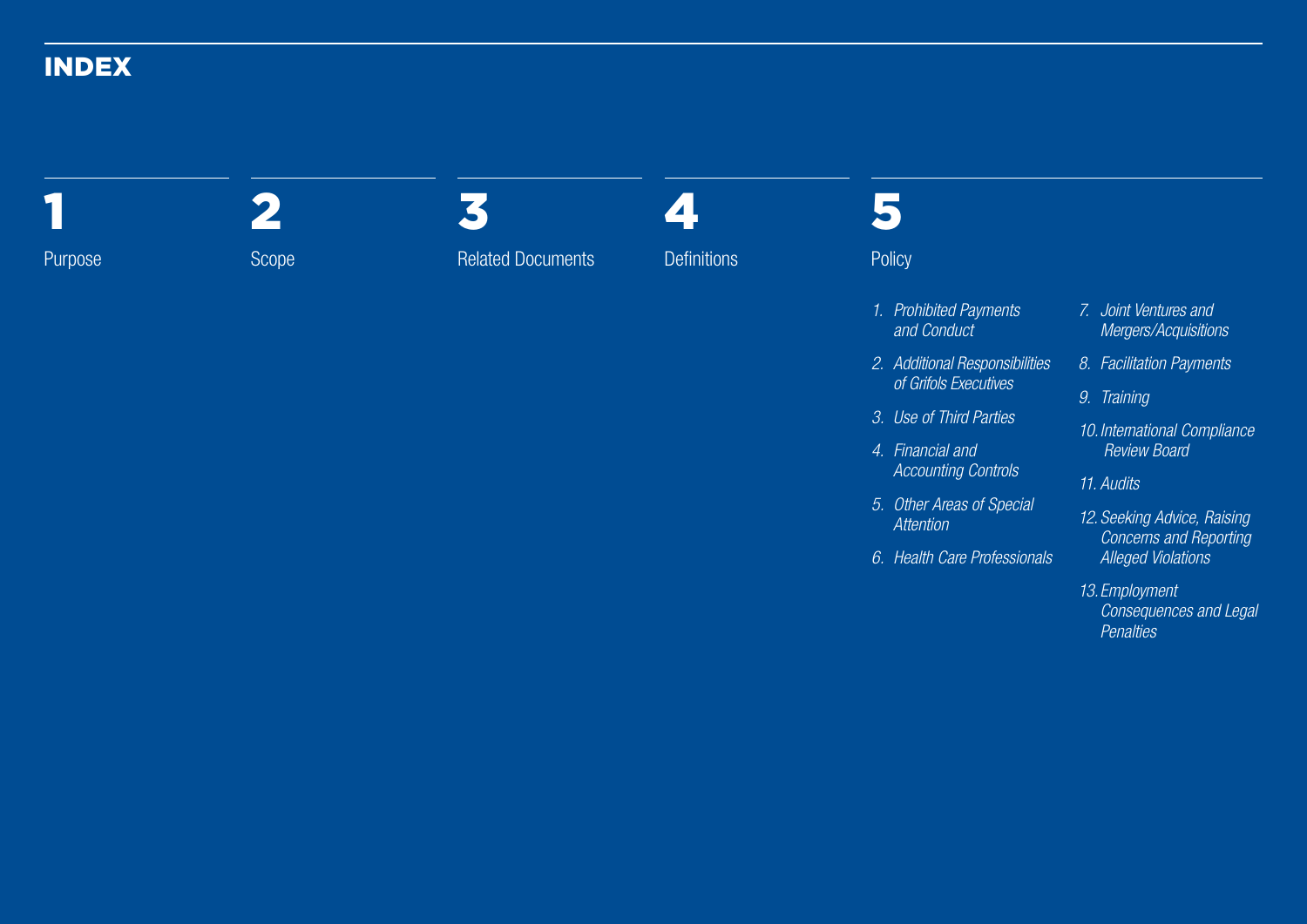### 1 PURPOSE

#### GRIFOLS COMMITMENT

Grifols is fully committed to the highest level of ethical conduct and to compliance with all applicable laws, rules and regulations wherever it does business.

As a company with significant global operations, Grifols is subject to many national laws that prohibit the corruption of government officials, including the U.S. Foreign Corrupt Practices Act. In addition, the laws of Spain as well as other countries such as the United Kingdom extend this prohibition to the bribery of private individuals.

Ethics and respect for the law are priorities for those who are part of this company.

Bribery and corruption is totally contrary to the ethical conduct of our business and could seriously damage the Grifols reputation. Bribery is a criminal offence, and any corrupt act exposes both Grifols and its employees to the risk of prosecution, fines and imprisonment.



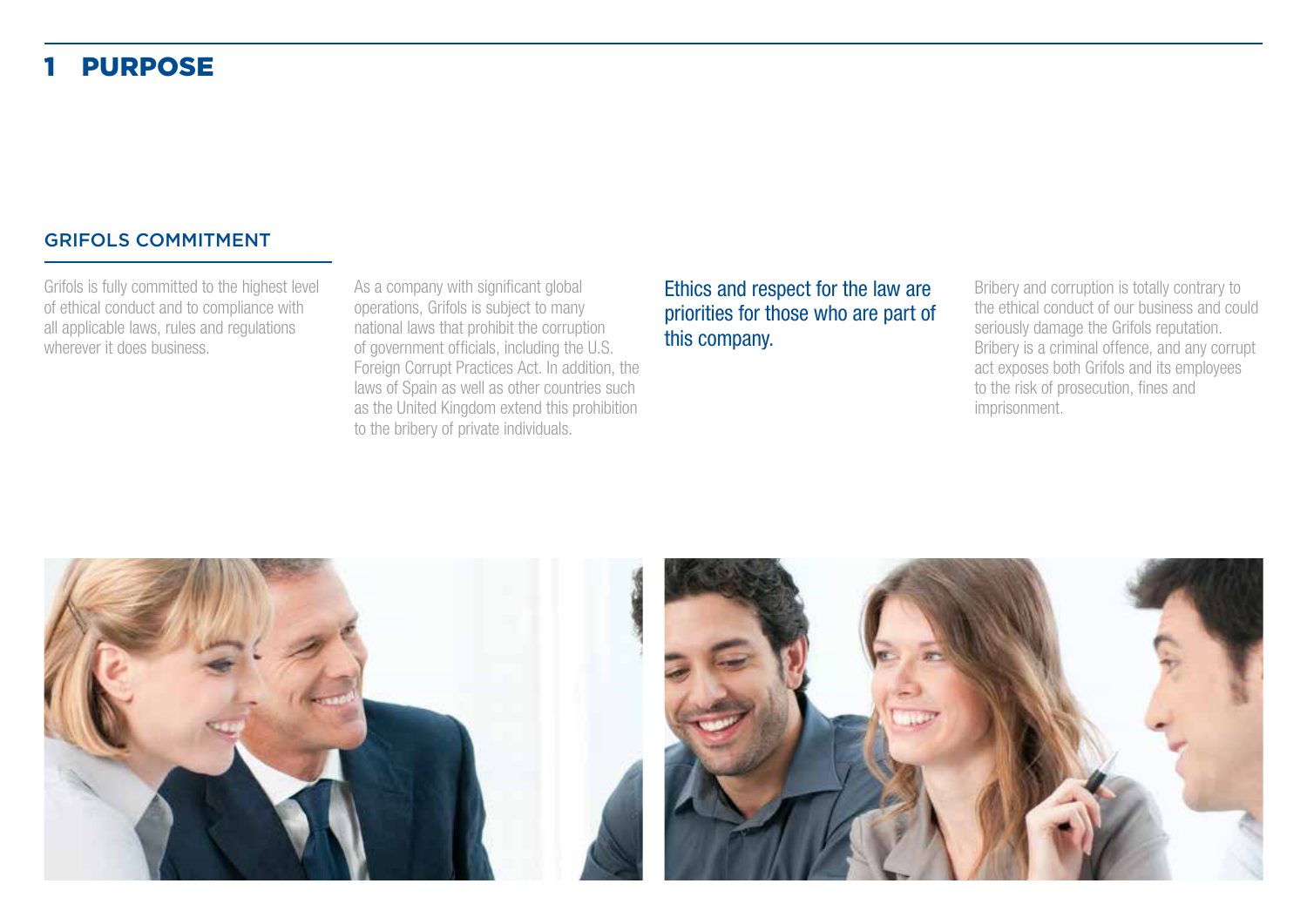### **PURPOSE**

#### GLOBAL ETHICAL CONDUCT

This Anti-Corruption Policy provides guidance to the directors, employees and the governing bodies of Grifols S.A. and all of its subsidiaries and affiliates around the world (the "members of Grifols"), as well as to Third Parties (as defined below), on appropriate standards of conduct for interactions with Government Officials (as defined below) and other identified private individuals (the "Other Covered Individuals" as defined below).

Furthermore, this Policy includes prohibitions against the solicitation and acceptance of bribes and kickbacks by members of Grifols and Third Parties.

### Grifols will apply a "zero tolerance" approach to any act of bribery or corruption.

All members of Grifols and Third Parties involved in any aspect of the marketing, promotion, sale, distribution, registration, reimbursement, pricing, and/or import/ export of Grifols products are responsible for understanding the requirements of this Policy and its applicability to the work they perform for Grifols.

This Policy is part of a broader compliance program, and other policies or procedures may address more specific areas of legal and compliance risk or other country-specific requirements. Members of Grifols should refer to these additional policies and/or procedures for further guidance in specific situations and should contact their supervisor (as applicable), the Compliance Department, the Legal Advisors/Department, and/or the Grifols Ethics Helpline in case of questions or doubts.

All members of Grifols should be thoroughly familiar with this Policy as well as other policies and procedures (including the *Finance Manual*) available through the Grifols Portal (intranet). A summary of this Policy shall be available on Grifols' web site.

Grifols will apply a "zero tolerance" approach to acts of bribery and corruption by any member of Grifols or Third Parties. Local management of Grifols' subsidiaries hold the primary responsibility to ensure that this Policy is implemented within their areas of responsibility.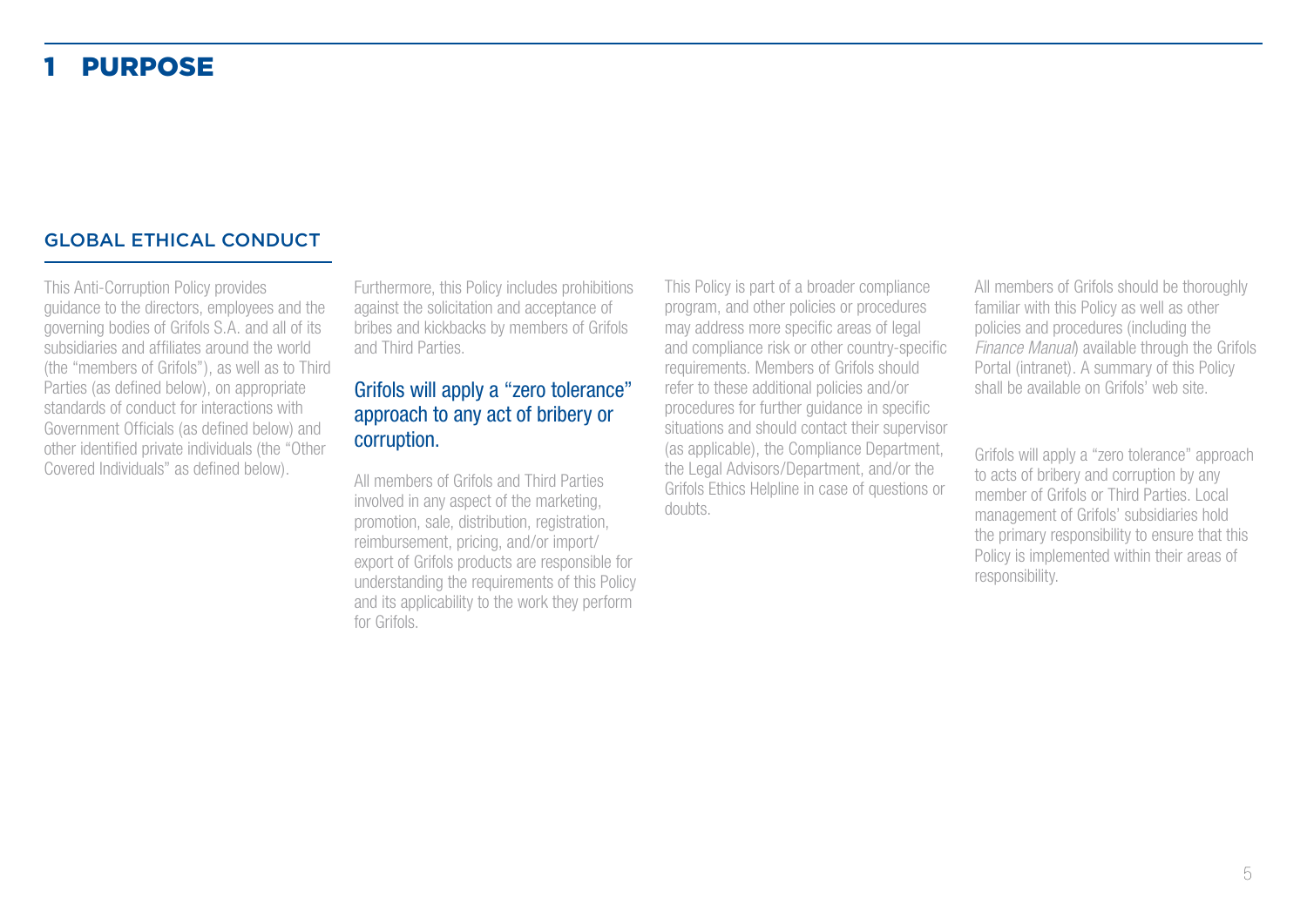This Policy applies to Grifols S.A. and its subsidiaries (the *Grifols Group*) as well as to Third Parties, as indicated below.



## RELATED DOCUMENTS

- Code of Conduct
- Code of Ethics for Grifols Executives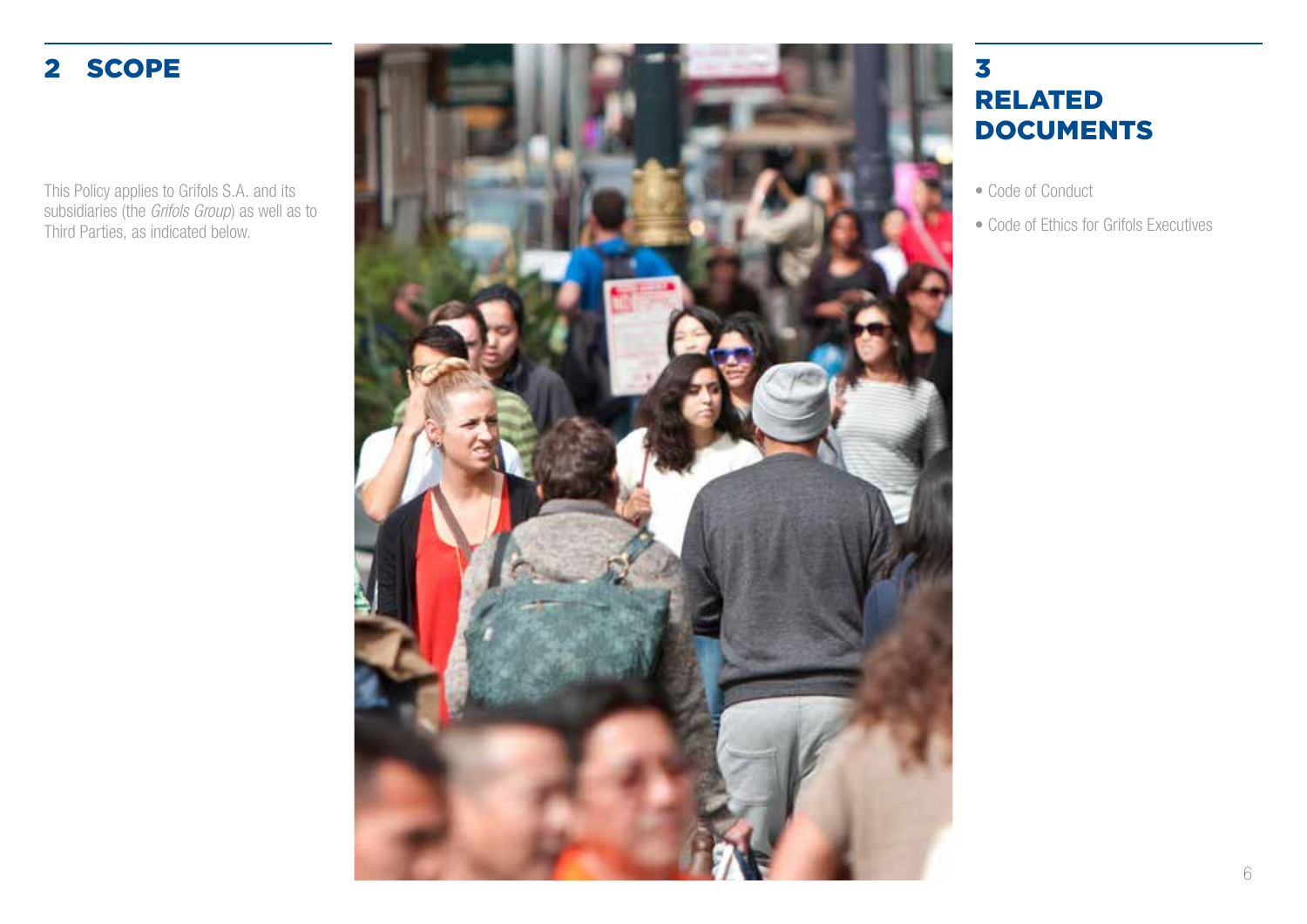## **DEFINITIONS**

#### GOVERNMENT OFFICIAL

The term "*Government Official*" shall mean:

- Any officer or employee of a government or any department, agency, or instrumentality of a government.
- Any person acting in an official capacity for or on behalf of a government or any department, agency, or instrumentality of a government.
- Any officer or employee of a company or business owned in whole or in part by a government, including health care professionals employed by governmentowned hospitals or clinics or other health care facilities, or any person acting in an official capacity for or on behalf of such a business.
- Any officer or employee of a public international organization such as the United Nations or World Health Organization, or any person acting in an official capacity for or on behalf of such an organization.
- Any officer or employee of a political party.
- Any candidate for political office.

#### OTHER COVERED INDIVIDUALS THIRD PARTIES

The term "Other Covered Individual" means any director or employee of a private business entity, such as corporations, mercantile companies, foundations or other organizations, who has duties and obligations with respect to that business entity and who is expected to act in good faith and impartially.

It is important that you understand the terms of this document and the definition of those who are subject to compliance, whether they are public officials or employees part of the private sector.

The term "Third Party" shall mean any distributor, consultant, agent, broker or other individual or entity that is not a part of the Grifols Group and that will be or is engaged or used by the Grifols Group:

- To market, promote, sell and/or distribute Grifols products.
- To provide services that enable or support the marketing, promotion, sale, distribution, reimbursement, registration, pricing and/or import-export of, or regulatory-related work for, Grifols products and may involve any interactions with Government Officials.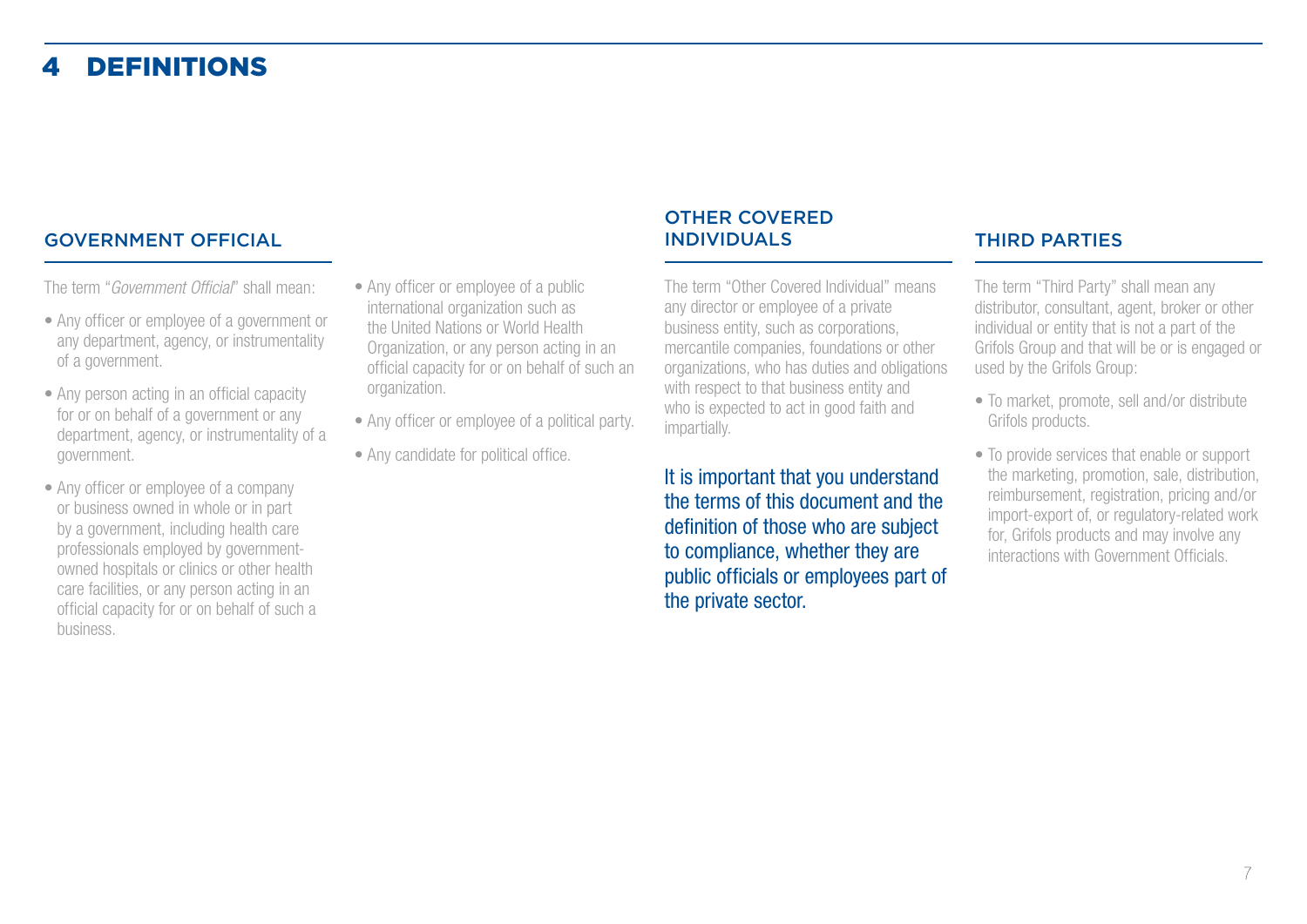## 4 DEFINITIONS

#### ANYTHING OF VALUE

The term "anything of value" should be interpreted broadly and may include, but is not limited to:

- Money or payments or equivalents, such as gift certificates or vouchers.
- Gifts or free goods.
- Meals, entertainment, or hospitality.
- Travel or payment/reimbursement of expenses.
- Provision of services.
- 
- Overpayment of property or services. Assumption or forgiveness of indebtedness.
- Intangible benefits or other advantages, such as enhanced social or business standing (e.g., making donations to government official's favored charity).
- Benefits to third persons related to Government Officials or Other Covered Individuals (e.g., close family members).

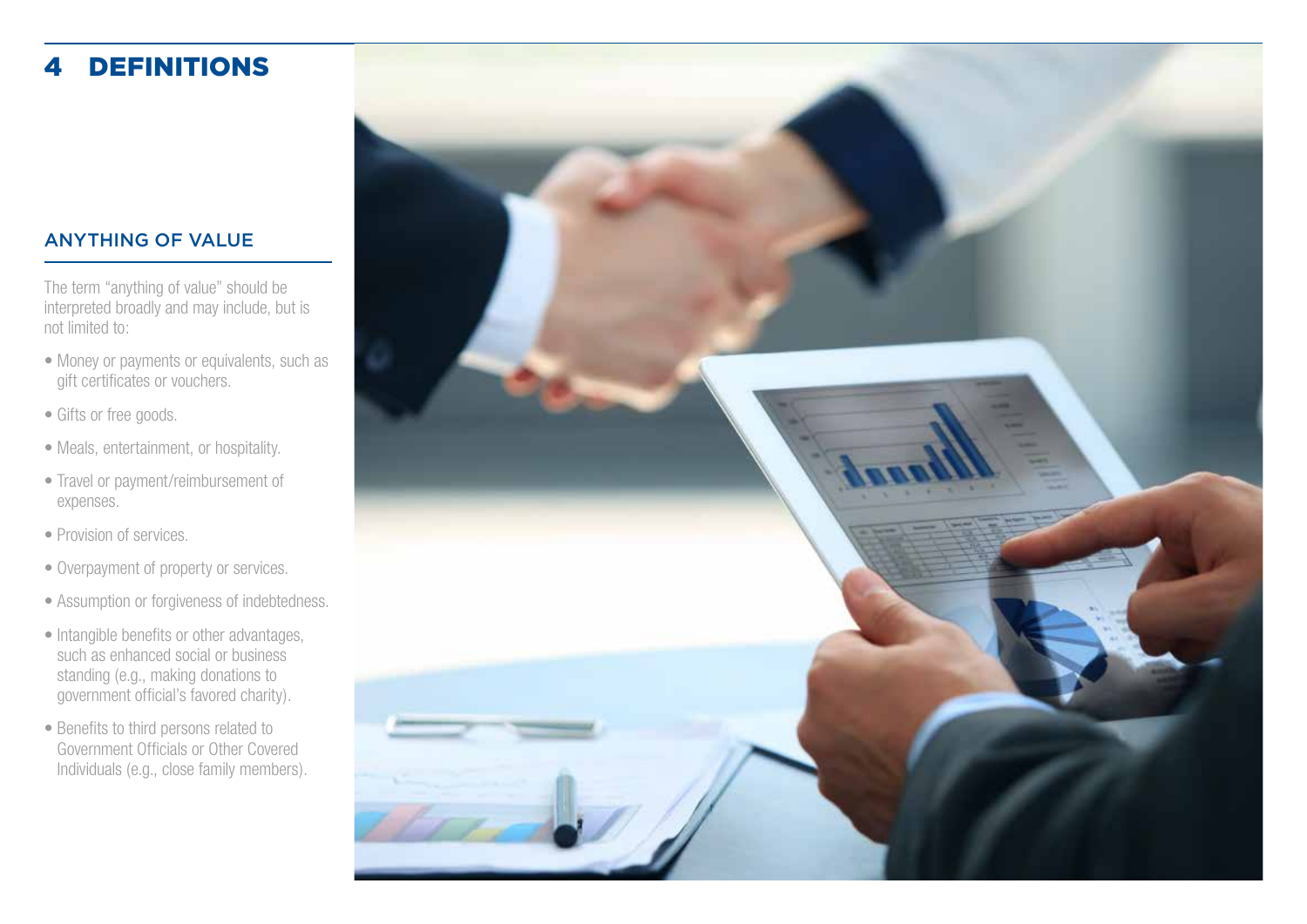#### 5.1 PROHIBITED PAYMENTS AND CONDUCT

#### **5.1.1 CORRUPTION OF OTHERS**

Members of Grifols and Third Parties are prohibited from giving, promising, offering, or authorizing the giving of anything of value, either directly or indirectly, through any other person or entity, to a Government Official or Other Covered Individual either (i) for any improper purpose, or (ii) where the member of Grifols or Third Party knows or believes that the acceptance of the thing of value by the Government Official or Other Covered Individual would itself constitute either a breach of an expectation of good faith or impartiality or a breach of trust by that person in his or her role as a Government Official or Other Covered Individual.

Offering or authorizing the giving of anything of value in exchange of obtaining an illegitimate benefit is totally prohibited at Grifols.

An improper purpose is the purpose of obtaining or retaining business for Grifols by:

- influencing any act or decision of such person in his/ her official capacity;
- inducing such person to do or omit to do any act in violation of his/her lawful duty or in breach of trust;
- securing an improper advantage;
- inducing such person to use his/ her influence with a government or instrumentality thereof to affect or influence any act or decision of such a government or instrumentality; and/or
- inducing such person to breach his/her duties and obligations with respect to the sale of goods or services.

#### **5.1.2 SOLICITATION AND EXTORTION**

If any Government Official or Other Covered Individual, directly or indirectly, improperly solicits, requests or attempts to extort any money or anything of value from a Grifols employee, the employee must refuse the solicitation, request, or extortionate demand and immediately report the event to the Compliance Department, the Legal Advisors/ Department, or through the Grifols Ethics Helpline. In case of extortionate demands involving threats to life or safety, such requests are not considered to be violations of this Policy but must be reported to the Compliance Department, the Legal Advisors/ Department, or through the Ethics Helpline.

#### **5.1.3 CORRUPTION OF MEMBERS OF GRIFOLS OR THIRD PARTIES**

Similarly, members of Grifols and Third Parties may not solicit, receive, or attempt to solicit or receive, directly or indirectly, a bribe, kickback, or other improper benefit or advantage in connection with a transaction contemplated or entered into by Grifols or the Third Party.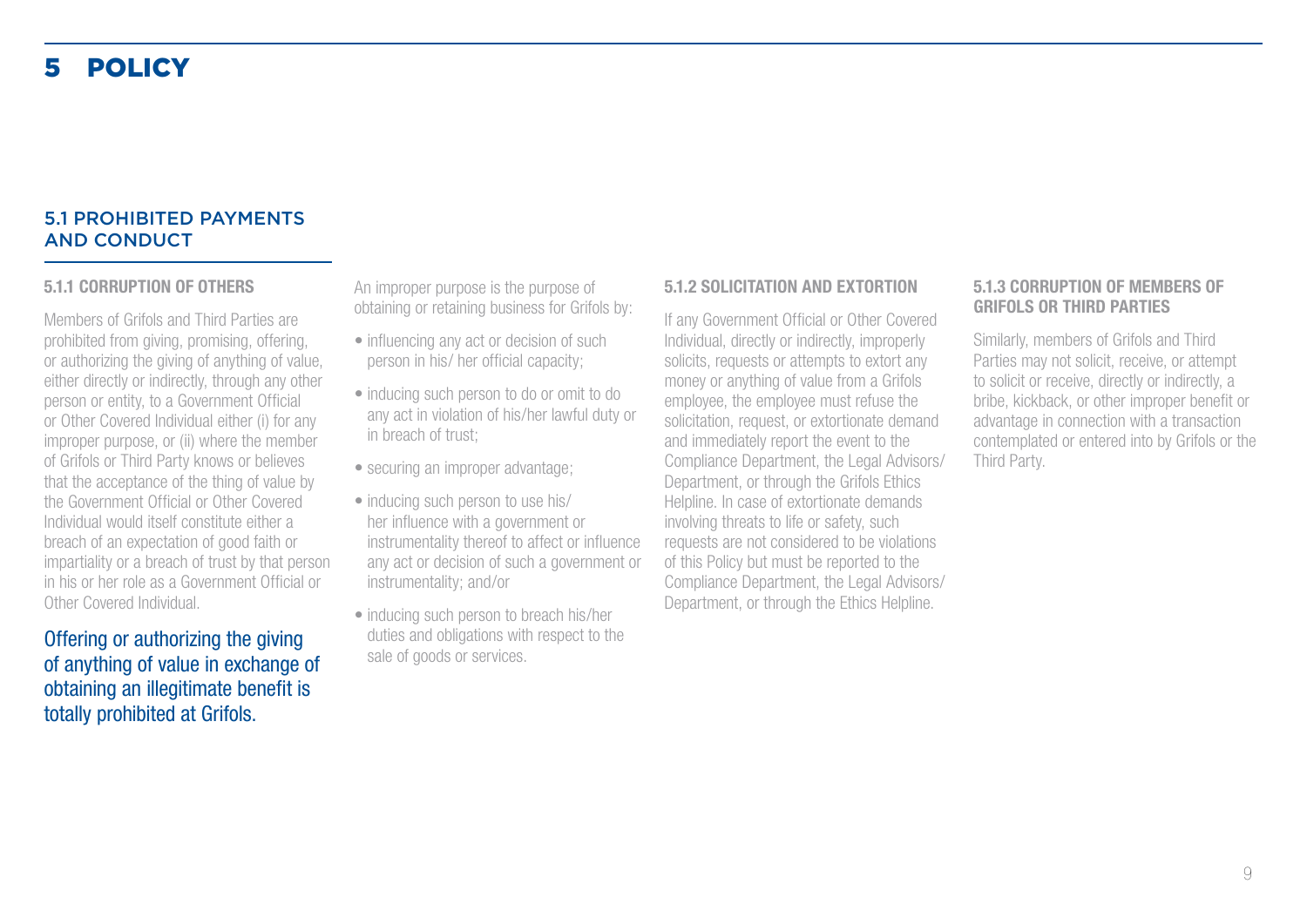#### 5.2 ADDITIONAL RESPONSIBILITIES OF GRIFOLS EXECUTIVES

Grifols Executives, as defined in Section 2 of the Code of Ethics for Grifols Executives, shall ensure (i) that the requirements of this Policy are communicated to all employees reporting to them and (ii) that appropriate controls and actions are implemented to comply with the requirements of this Policy in their respective business areas.

Grifols Executives shall ensure that all employees reporting to them comply with the rules.



#### 5.3 USE OF THIRD PARTIES

Members of Grifols are prohibited from giving, promising, offering, or authorizing the payment or provision of things of value to or by Third Parties while knowing that all or a portion of such payment or thing of value will be offered, promised, or provided, directly or indirectly, to any Government Official or Other Covered Individual either (i) for an improper purpose, or (ii) where the member of Grifols or Third Party knows or believes that the acceptance of the thing of value by the Government Official or Other Covered Individual would itself constitute either a breach of an expectation of good faith or impartiality or a breach of trust by that person in his or her role as a Government Official or Other Covered Individual.

#### It is prohibited to use Third Parties to offer or receive "something of value" knowing that its aim is illegitimate.

As used here, "knowing" includes an awareness or any reason to know that an improper payment or provision of things of value, or the promise, offer or authorization of such a payment or provision of things of value is being made or is likely to occur. Refusal to know, "conscious disregard," "deliberate ignorance" or willful blindness are treated as "knowledge" for purposes of this Policy.

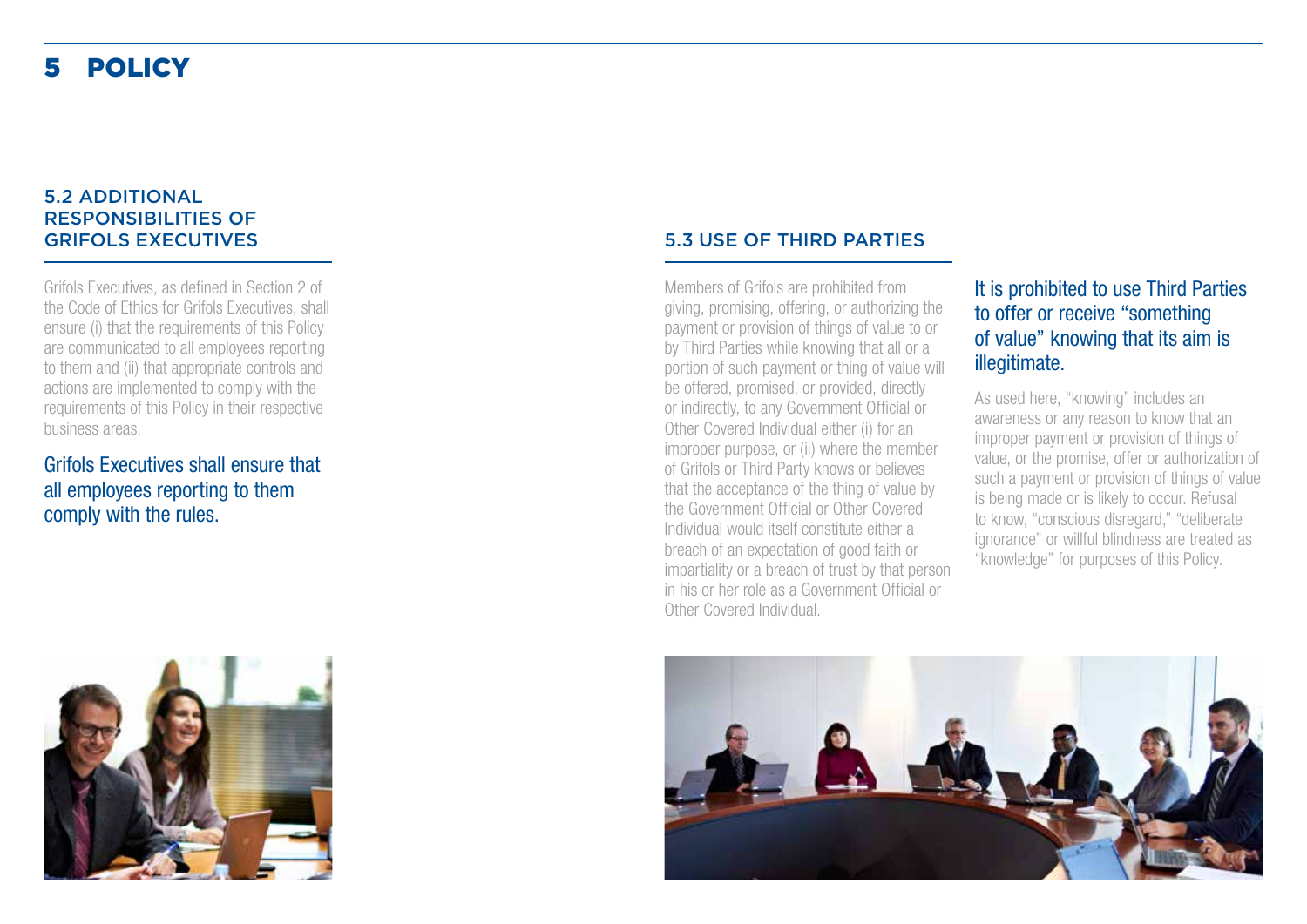#### **5.3.1** *DUE DILIGENCE \**

Members of Grifols must conduct and document reasonable due diligence before engaging any Third Party. The type of due diligence should be commensurate with the potential risk based on the nature of the services to be performed by the Third Party, the location where the services are to be performed, and other factors, including any identified specific concerns or risks ("red flags"). The due diligence should include an assessment of the basis applied by members of Grifols for selecting the Third Party. Such selection should be based on factors that should include, among other things, cost or compensation, qualifications, and legitimate need for the goods or services to be rendered in favor of Grifols by the Third Party. Due diligence should be renewed on a regular basis.

Contracting Third Parties to render services in favor of Grifols, must take into account the legitimate need, cost and qualification of the Third Party.

The Compliance Department or Legal Advisors/Department may authorize members of Grifols to use a reputable organization to perform due diligence, but the ultimate decision regarding the appropriateness of the Third Party must be made together with the Compliance Department or Legal Advisors/ Department.

#### **5.3.2 CONTRACTS**

Contracts or other agreements with Third Parties must be in writing and must specify in reasonable detail the services to be provided by the Third Party. The length and scope of the engagement must be consistent with a bona fide business need. All payments must be reasonable and represent fair market value for bona fide services or products. Payment in cash, cash equivalents and bearer checks are strictly prohibited.

All such contracts or other written agreements must be approved in advance by the Legal Advisors/Department and must require annual certifications of compliance, where appropriate. Contracts or other written agreements should include appropriate anti-corruption provisions as approved by the Compliance Department and/or the Legal Advisors/Department.

\* A *due diligence* process allows us to get to know the Third Party that we intend to engage in assisting us with our activities better. Through the process, we will learn of their structure, their business and how they perform their activities; this will help us confirm that the Third Party follows the same ethical and compliance principles as Grifols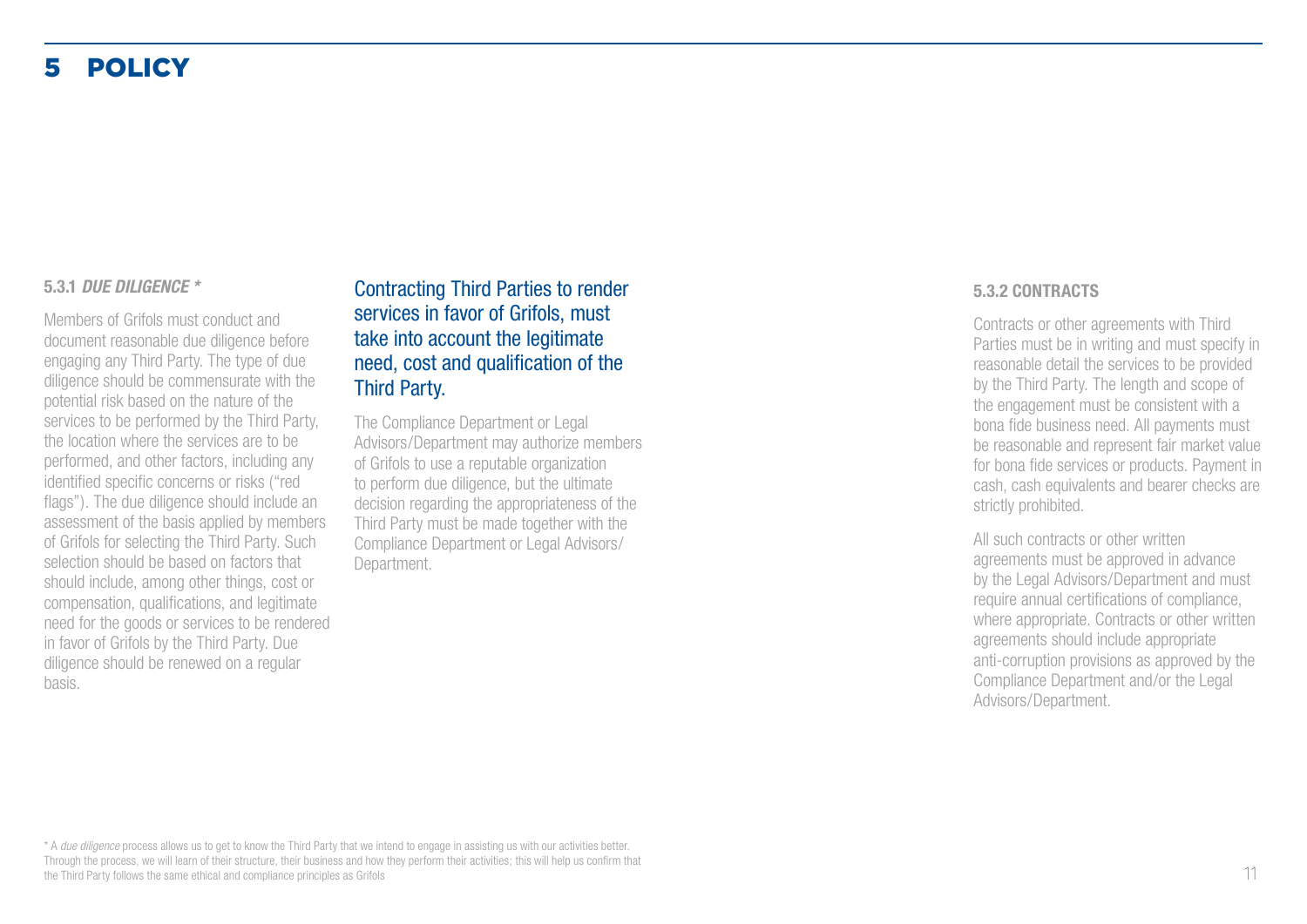#### 5.4 FINANCIAL AND ACCOUNTING CONTROLS

The financial statements, ledgers, registers and accounts of Grifols must reflect operations in a true manner and in accordance with accounting laws and principles. All books, records and accounts must be kept in reasonable detail to accurately and fairly reflect transactions and dispositions of assets. Adequate internal controls must be maintained to provide reasonable assurance that management is aware of, and directing, all transactions ethically and in compliance with Grifols' policies. False, misleading, incomplete, inaccurate or artificial entries in Grifols' books and records are strictly prohibited.

#### Please remember that contracts, registers and accounts must be detailed in a true and objective manner.

Members of Grifols will adhere to all the Grifols Financial and Accounting Procedures (Grifols Finance Manual, available through the Grifols Portal intranet), including but not limited to procedures for reimbursements, check requests and petty cash. All members of Grifols who prepare and review Grifols' books and records, who are responsible for Grifols' books and records, who supply information to be included in Grifols' books and records and who submit any financial documents to be included in the books and records, such as requests for payments to any business partner or requests for reimbursement as part of their duties, are responsible for ensuring that the books and records are accurate.

Further, payments for any services rendered to Grifols by a Government Official or Other Covered Individual, including honorarium payments and reimbursements of expenses, shall be made by check directly to the Government Official or Other Covered Individual, or by wire to a bank account in the name of the Government Official or Other Covered Individual within the Government Official's or Other Covered Individual's country, or by wire to a duly authorized correspondent bank within the country in which the relevant Grifols business operates. Any services rendered by a Government Official or Other Covered Individual to Grifols shall be executed through the corresponding written agreement that must be reviewed by the Legal Advisors/Department.

Violations of this Policy can include: false, incomplete or misleading reporting of expenditures; false, incomplete or misleading entries in Grifols' books and records; and the failure to report any transaction or expenditure. For example, no unrecorded fund or asset of Grifols shall be established or maintained and no employee may sign or submit, or permit others to sign or submit on behalf of Grifols, any document or statement that the employee knows or has reason to believe is false or misleading.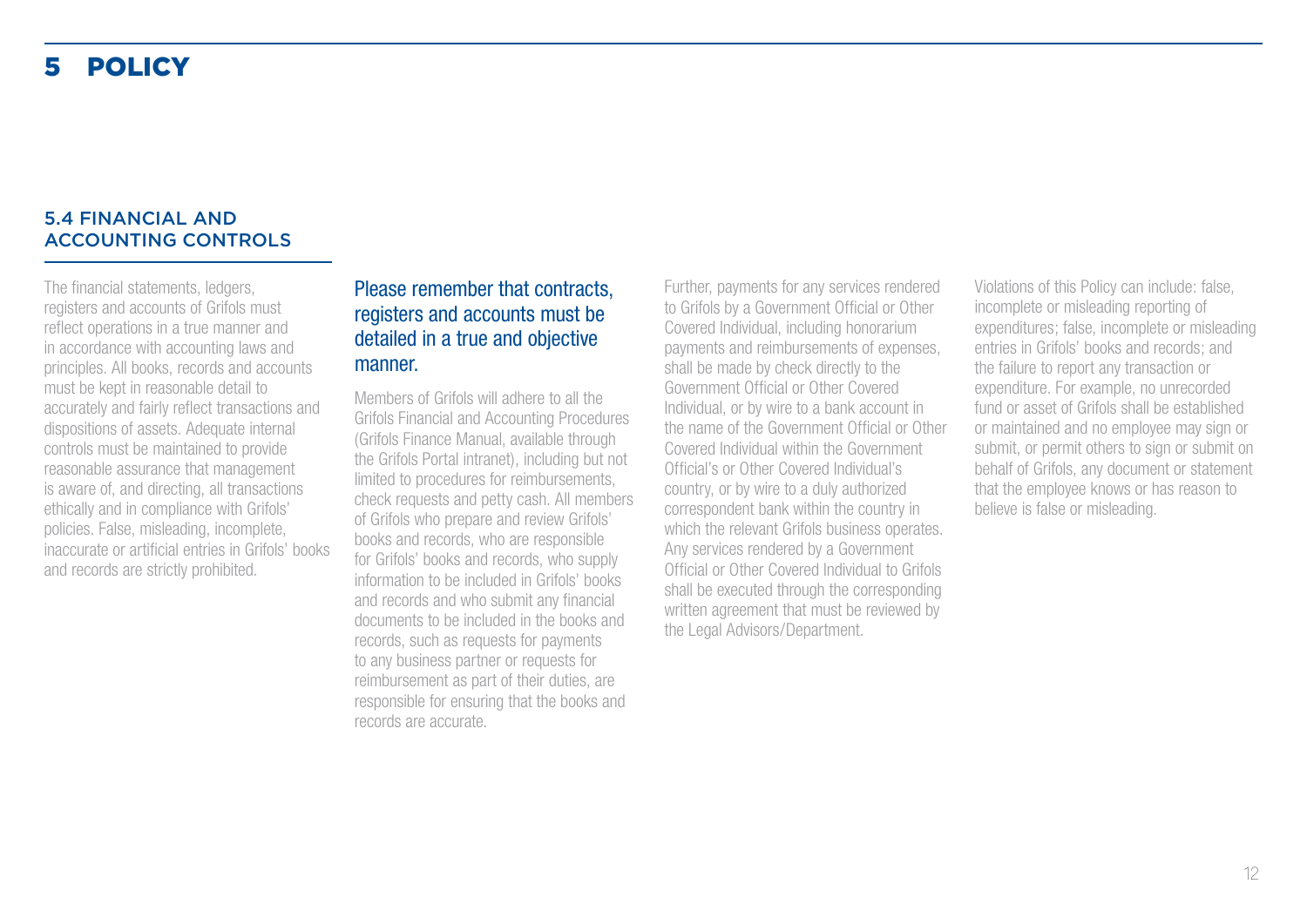#### 5.5 OTHER AREAS OF SPECIAL ATTENTION

Travel, scholarships, training, research projects or clinical trials, sponsorships, gifts or political contributions are also subject to a special regulation.

Under certain circumstances, payments or other things of value offered, promised, or provided to Government Officials or Other Covered Individuals in the course of a business relationship may raise potential concerns under anti-corruption laws. For this reason, all members of Grifols and Third Parties, as appropriate, should be fully knowledgeable regarding the following subjects.

Because local laws or regulations may vary, all members of Grifols must consult any existing local Grifols policies and/ or procedures. In case of questions or doubts, employees must consult with local management, the Compliance Department, and/or Legal Advisors/Department regarding local requirements.

#### **5.5.1 TRAVEL AND HOSPITALITY**

All expenses for travel and hospitality for Government Officials or Other Covered Individuals may only be offered, promised, authorized, or provided for legitimate and bona fide business purposes and must comply with all applicable laws, rules and regulations (including, if different, the laws of the recipient's country). The travel and hospitality must not raise the appearance of impropriety and must be of a type, manner, frequency, and expense that is ordinary and reasonable under local law, standards and customs. Any hospitality should be incidental to the business purpose. Expenses must be appropriately documented and reviewed.





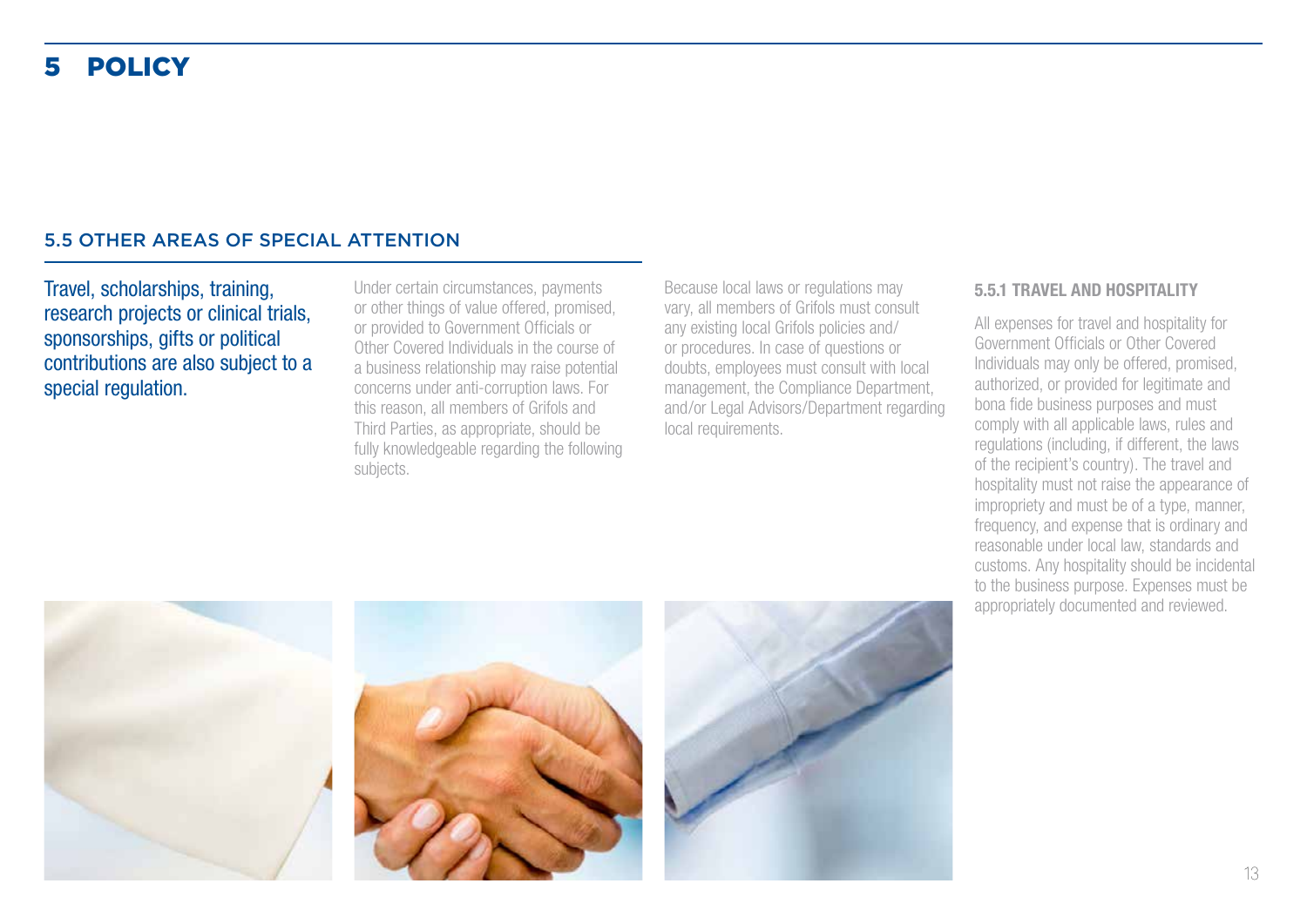#### **5.5.2 BUSINESS COURTESIES AND GIFTS**

Pursuant to Grifols policies and procedures, business courtesies or gifts are permitted in limited circumstances. Such business courtesies or gifts to a Government Official or Other Covered Individual must be legal, nominal in value and offered, promised, authorized, or provided only for legitimate and bona fide business purposes, such as a courtesy or token of esteem.

#### Appropriate business courtesies are permitted if customary and reasonable under local law, standards and traditions. They may never take the form of cash or cash equivalents.

Business courtesies/gifts must not raise the appearance of impropriety; must be of a type, manner, frequency, and expense that is ordinary and reasonable under local law, standards and customs; and may never take the form of cash or cash equivalents (e.g., gift certificates or vouchers). Such business courtesies/gifts must also comply with and be permissible under all applicable laws, rules and regulations (including, if different, the laws of the recipient's country).

#### **5.5.3 MEDICAL EDUCATION GRANTS AND CHARITABLE DONATIONS**

With the intention of improving patient care and benefiting the public, Grifols may provide non-promotional funding to third party professional, educational and charitable organizations in the form of medical education grants and charitable donations. Any such grants and charitable donations must be for bona fide purposes and must be consistent with the terms of this Policy and the relevant Grifols procedures.

#### **5.5.4 POLITICAL CONTRIBUTIONS**

Neither Grifols nor any employee or Third Party shall make, offer, promise, or authorize any political contribution on behalf of Grifols to a Government Official or political party without the prior written approval of the Legal Advisors/Department. Any political contributions must be compliant with applicable laws, rules and regulations, and internal policies and procedures.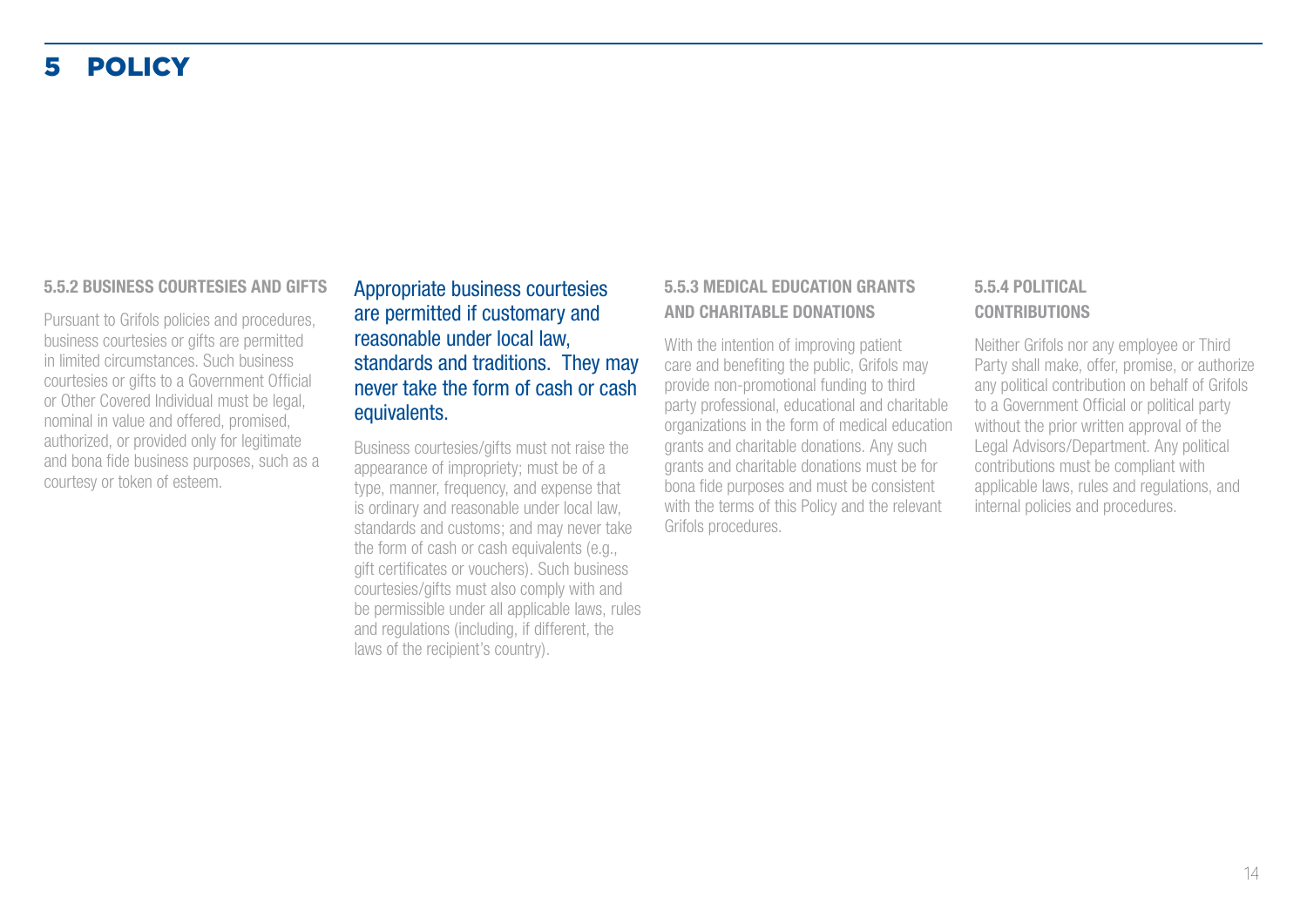#### **5.5.5 CLINICAL TRIALS AND OTHER STUDIES**

Grifols may sponsor legitimate clinical trials and other clinical or laboratory investigations. Because such studies may involve interactions with Government Officials, including health care professionals, members of Grifols must ensure that all payments made, offered, promised, or authorized in conjunction with such trials and investigations are reasonable at fair market value, and made for bona fide services, and that appropriate due diligence is conducted. All such trials and investigations must be conducted in accordance with applicable laws, rules and regulations, and internal policies and procedures and approved protocols.



**5.5.6. SPONSORSHIPS OF HEALTH CARE PROFESSIONALS** 

#### The purpose of sponsoring the attendance to scientific conferences must never be obtaining an improper business advantage.

In certain circumstances, Grifols may sponsor health care professionals to scientific or medical conferences by paying for the health care professional's travel, lodging, and conference costs. Such sponsorships must never be offered, promised, authorized, or given to secure any improper business advantage or to obtain business and must be compliant with Grifols internal policies and procedures as well as applicable laws, rules and regulations

**5.5.7 PRODUCT PROMOTION AND ADVERTISING**

### Promotion of Grifols products must always respect local laws, rules and regulations.

All promotion of Grifols products must comply with applicable laws, rules and regulations and internal policies and procedures. In certain countries, stricter standards than this Policy may be applied. Grifols employees are expected to consult with local management or the Compliance Department or Legal Advisors/Department to ensure compliance with local legal requirements.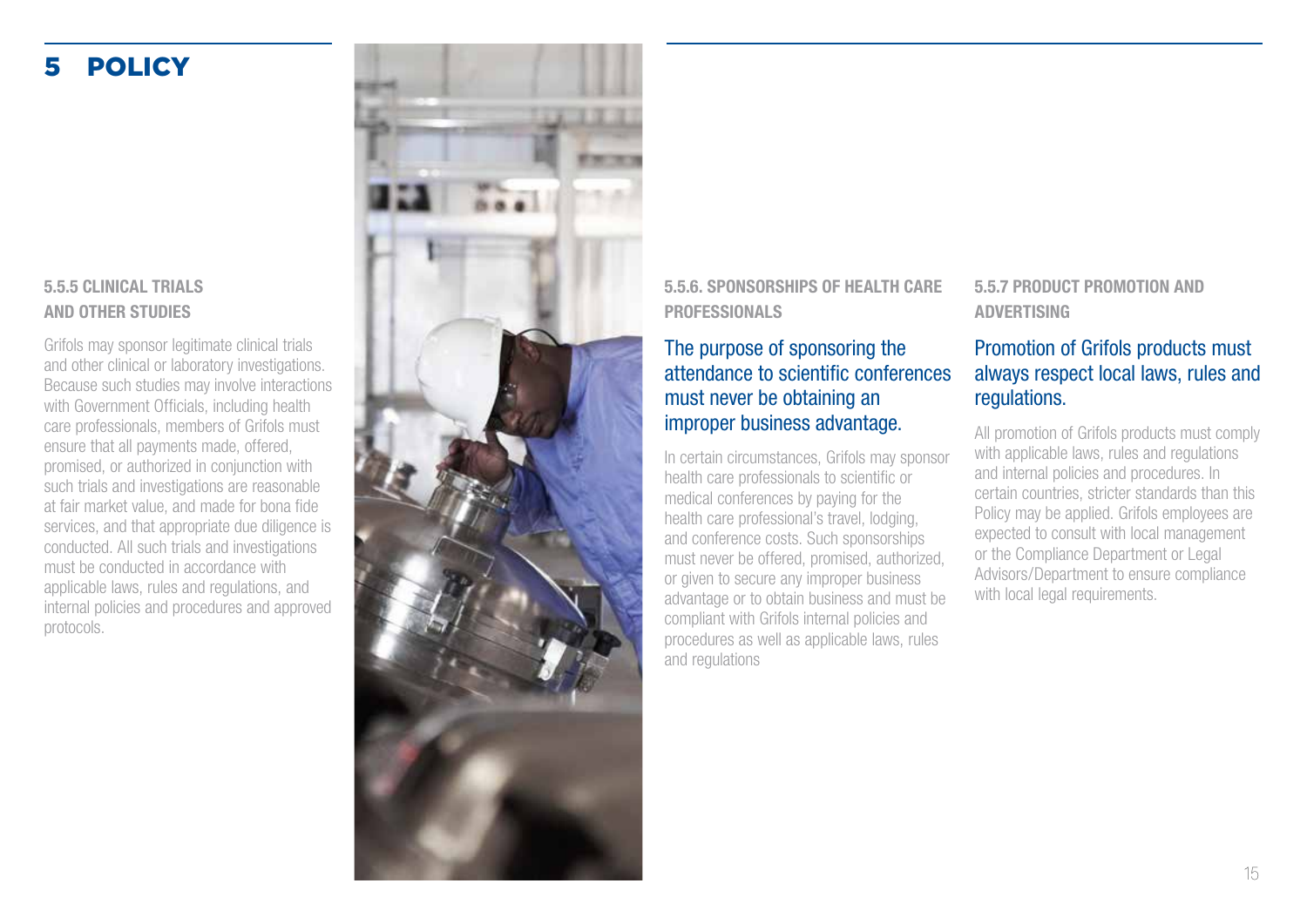#### 5.6 HEALTH CARE PROFESSIONALS

In many countries, health care professionals are employed by the government directly or by government-owned or government-controlled institutions, and could be considered Government Officials.

The applicable local requirements in each country should be considered prior to interacting with its health care professionals.

In addition, in many regions where Grifols products are sold, there are local laws, rules and regulations that apply to interactions with health care professionals, including pharmaceutical industry codes, which may impose stricter standards than this Policy. Grifols is committed to complying with applicable laws, rules and regulations wherever it does business, and Grifols employees are expected to consult with local management or the Compliance Department or Legal Advisors/Department to ensure such compliance.

## 5.7 JOINT VENTURES AND

When evaluating potential joint ventures, mergers, acquisitions or similar business opportunities, members of Grifols must consult with the Compliance Department and/ or Legal Advisors/Department on appropriate due diligence or other precautions before any business steps may be taken, including any preliminary business agreements (e.g., memoranda of understanding).

#### **5.8 FACILITATION PAYMENTS**

A facilitation payment is a small payment made to a Government Official to secure or expedite the performance of a routine or necessary action (for example, issuance of a permit or license) to which the payer of the facilitation payment is entitled.

Facilitation payments to Government Officials are never permitted.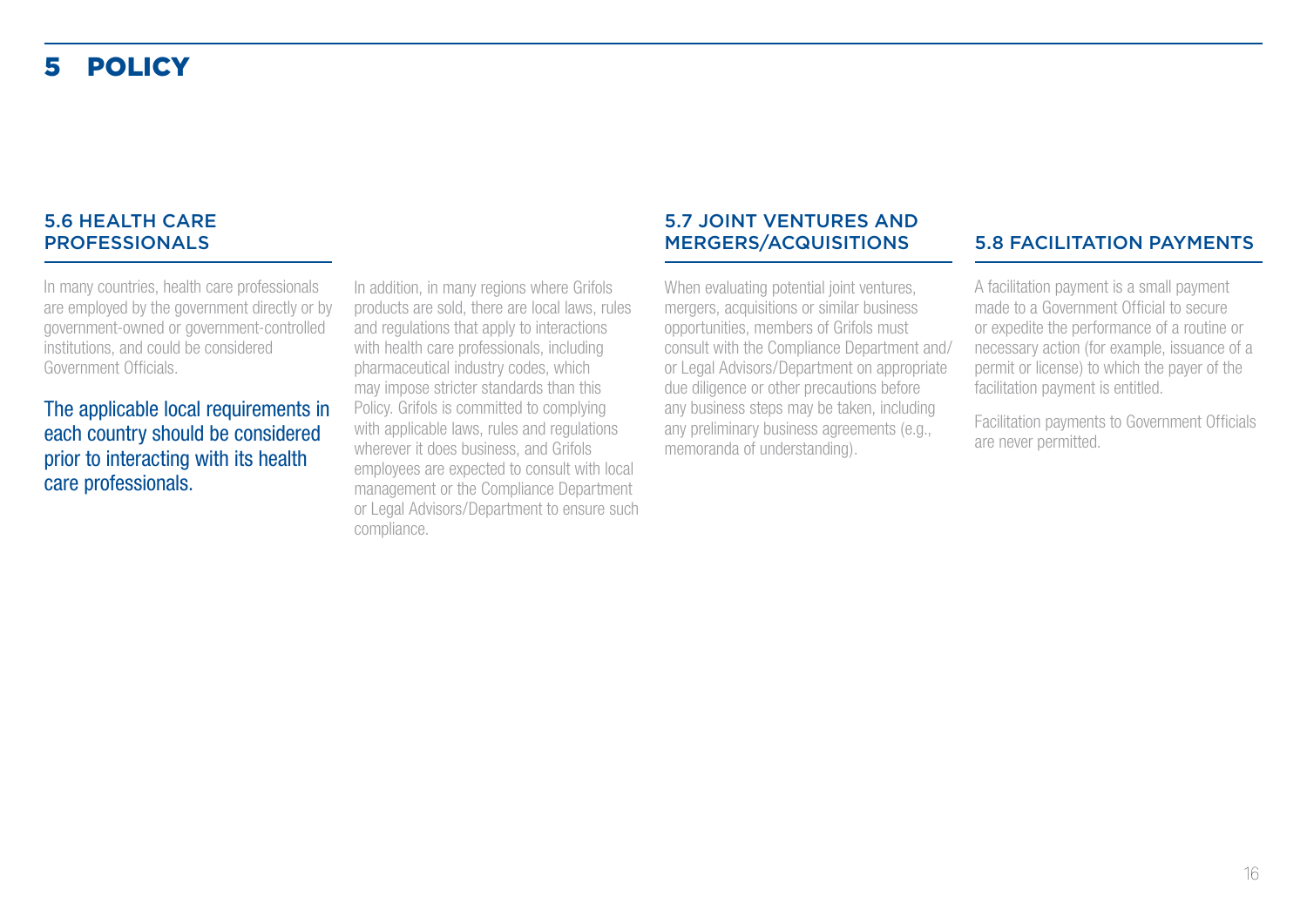#### 5.9 TRAINING

Anti-corruption training is required for all members of Grifols. In addition, members of Grifols who may interact with Government Officials, have responsibility for Third Parties who may interact with Government Officials, are involved in marketing, promotion, sale, distribution, reimbursement, registration, or pricing of, or regulatory-related work for, Grifols products, including but not limited to import- and export-related activity, or who supervise employees who fit into any of the preceding categories, will receive additional periodic training.

Our duty as a company is to educate the members of Grifols on anticorruption laws, rules and regulations, in addition to overseeing and evaluating the implementation of policies and procedures in this area.

Training must also be provided for any new members of Grifols. As appropriate and using a risk-based approach, Grifols shall provide anti-corruption training materials and/ or promote awareness of Grifols' policies to Third Parties.

#### 5.10 INTERNATIONAL COMPLIANCE REVIEW BOARD

The Grifols International Compliance Review Board ("ICRB") is established to oversee and evaluate the implementation and effectiveness of Grifols' policies and procedures as they relate to current and ongoing compliance with applicable anti-corruption laws. The ICRB shall include senior members of management, including representatives from the Compliance Department and Legal Advisors/Department.

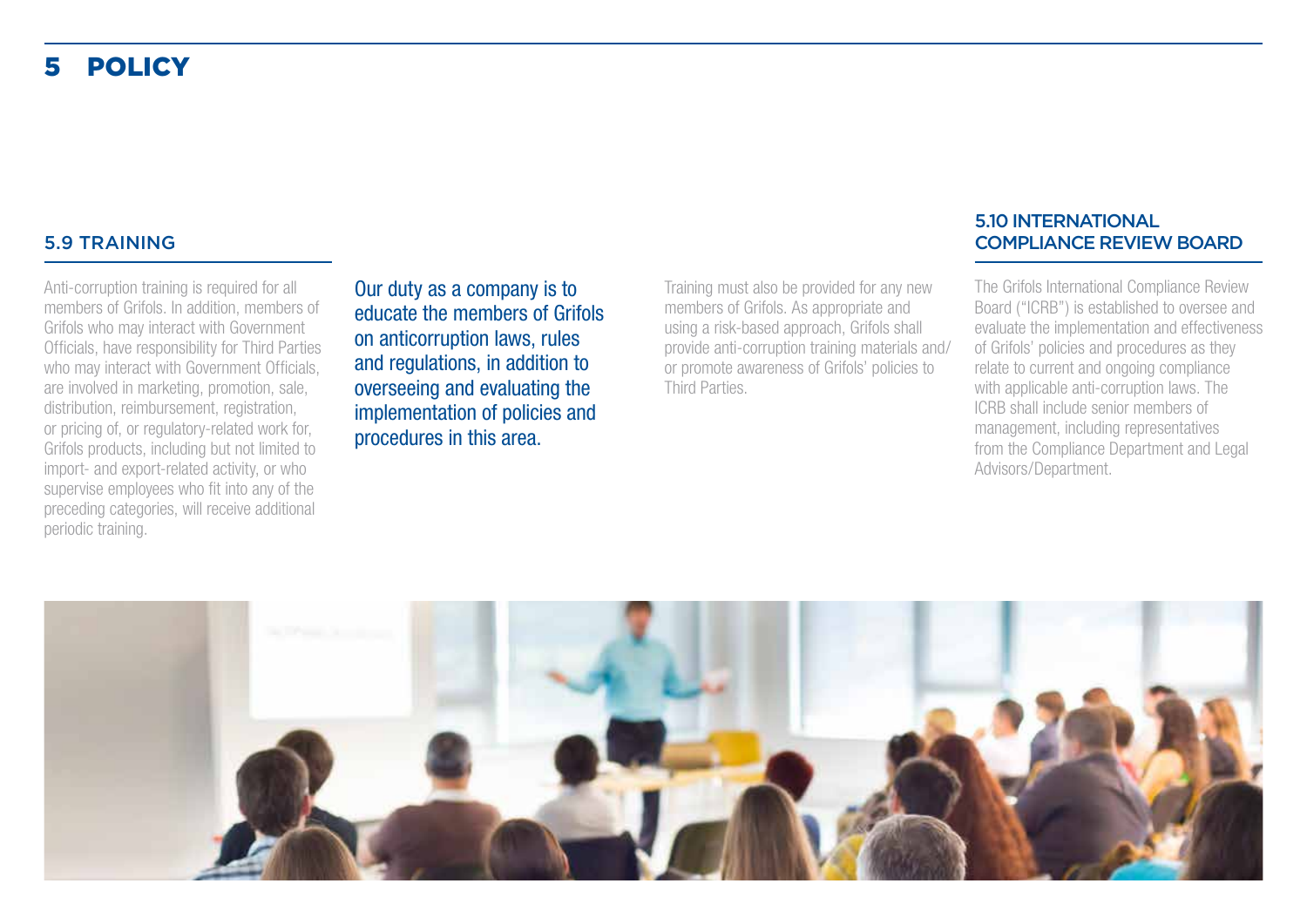#### 5.11 AUDITS

Grifols, through its office of Internal Audit, conducts regular audits of various departments and operations. As part of these audits or on an as-needed basis, Internal Audit may review and monitor anticorruption compliance, including by identifying any appropriate enhancements to procedures or business processes, reviewing contractual arrangements with Third Parties in Grifols' international operations, auditing the thirdparty due diligence process and third party compliance certification, and sampling transactions from expense accounts involving international operations.

#### 5.12 SEEKING ADVICE, RAISING CONCERNS AND REPORTING ALLEGED VIOLATIONS

#### 5.13 EMPLOYMENT CONSEQUENCES AND LEGAL **PENALTIES**

Grifols wants to be promptly informed of any concerns regarding this Policy, so it can immediately address any issues. In case of questions about this Policy or concerns about a potential violation, members of Grifols should promptly contact their supervisor (as applicable), the Compliance Department, the Legal Advisors/Department, or the Grifols Ethics Helpline.

The appropriate communication channels should be used in order to inform Grifols of any concerns regarding a potential violation of this policy.

Grifols will not tolerate retaliation of any kind against those who report, in good faith, an alleged violation of the applicable laws, rules and regulations, or internal policies and procedures.

Violations of applicable anti-corruption laws can result in severe civil and criminal penalties. Failure to adhere to this policy may result in disciplinary action up to, and including, termination of employment.